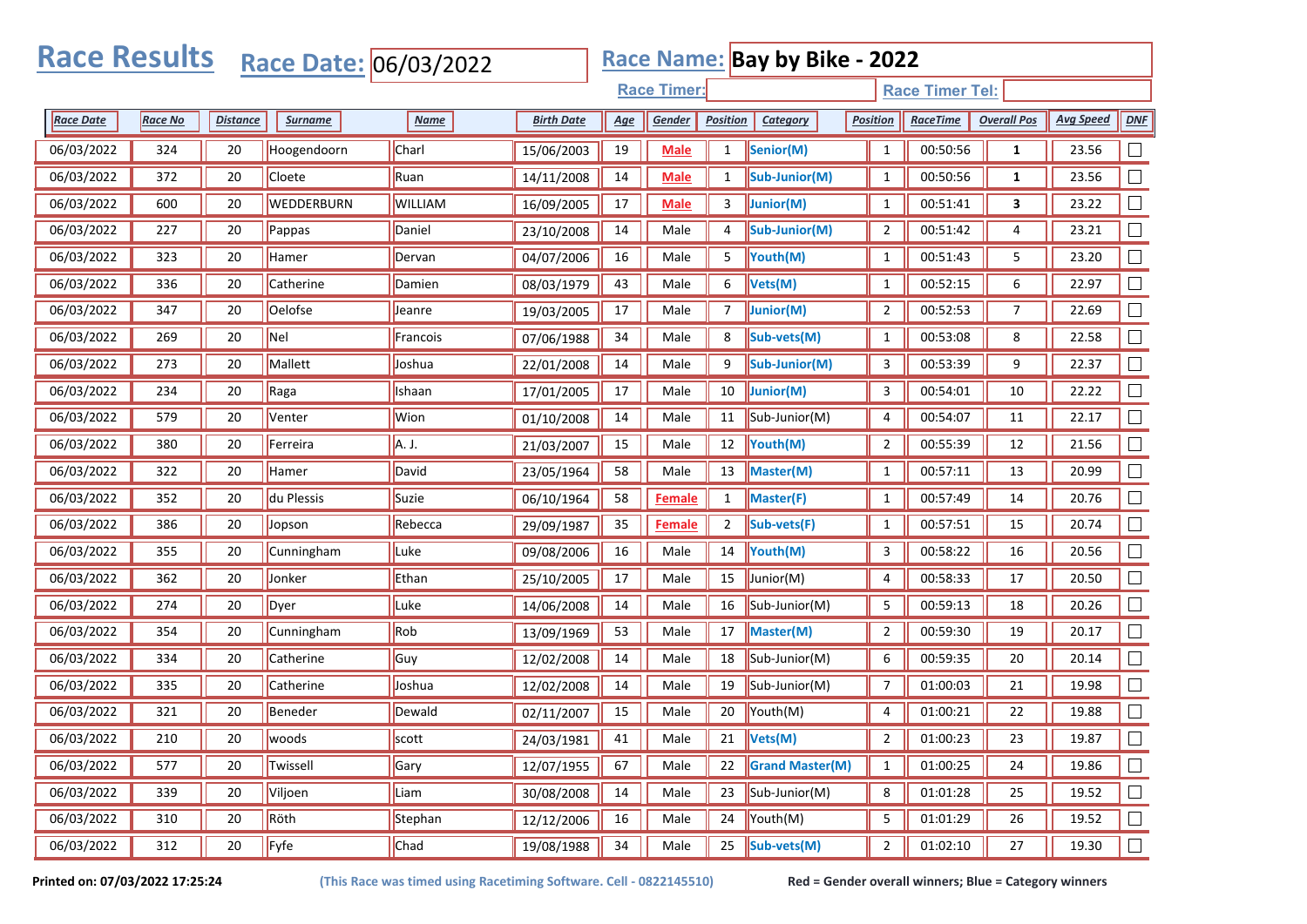| <b>Race Date</b> | <b>Race No</b> | <b>Distance</b> | <b>Surname</b> | <b>Name</b>   | <b>Birth Date</b> | <u>Age</u> | Gender        | <b>Position</b> | <b>Category</b>                                     | <b>Position</b> | <b>RaceTime</b> | <b>Overall Pos</b> | <b>Avg Speed</b> | DNF    |
|------------------|----------------|-----------------|----------------|---------------|-------------------|------------|---------------|-----------------|-----------------------------------------------------|-----------------|-----------------|--------------------|------------------|--------|
| 06/03/2022       | 341            | 20              | Smith          | Freek         | 05/10/1962        | 60         | Male          | 26              | <b>Grand Master(M)</b>                              | $\overline{2}$  | 01:02:14        | 28                 | 19.28            |        |
| 06/03/2022       | 271            | 20              | Welmans        | Mel           | 12/02/1969        | 53         | Male          | 27              | Master(M)                                           | 3               | 01:03:15        | 29                 | 18.97            |        |
| 06/03/2022       | 240            | 20              | Fourie         | Cornelius     | 17/03/1980        | 42         | Male          | 28              | Vets(M)                                             | 3               | 01:03:44        | 30                 | 18.83            |        |
| 06/03/2022       | 268            | 20              | Nel            | Charnel       | 04/05/1992        | 30         | <b>Female</b> | 3               | Sub-vets(F)                                         | $\overline{2}$  | 01:03:49        | 31                 | 18.80            |        |
| 06/03/2022       | 259            | 20              | vd berg        | Fred          | 04/09/2006        | 16         | Male          | 29              | Youth(M)                                            | 6               | 01:04:07        | 32                 | 18.72            |        |
| 06/03/2022       | 235            | 20              | Tomsett        | Gabriel       | 31/01/2008        | 14         | Male          | 30              | $\vert$ Sub-Junior(M)                               | 9               | 01:04:11        | 33                 | 18.70            | $\Box$ |
| 06/03/2022       | 376            | 20              | Devenish       | Jarred        | 26/09/1990        | 32         | Male          | 31              | $\left \mathsf{Sub\text{-}vets}(\mathsf{M})\right $ | 3               | 01:04:20        | 34                 | 18.65            |        |
| 06/03/2022       | 291            | 20              | Lottering      | paige         | 27/08/2008        | 14         | Female        | 4               | Sub-Junior(F)                                       | $\mathbf{1}$    | 01:04:23        | 35                 | 18.64            |        |
| 06/03/2022       | 263            | 20              | Delport        | Marko         | 14/11/2007        | 15         | Male          | 32              | $\sqrt{\text{Youth}(M)}$                            | 7               | 01:05:39        | 36                 | 18.28            |        |
| 06/03/2022       | 391            | 20              | Robson         | Jacques       | 24/04/1964        | 58         | Male          | 33              | Master(M)                                           | 4               | 01:06:02        | 37                 | 18.17            |        |
| 06/03/2022       | 212            | 20              | Hem            | Soyam-Thabo   | 27/01/2005        | 17         | Male          | 34              | $J$ unior(M)                                        | 5               | 01:06:05        | 38                 | 18.16            |        |
| 06/03/2022       | 365            | 20              | Botha          | Rudi          | 26/09/1978        | 44         | Male          | 35              | Vets(M)                                             | 4               | 01:06:29        | 39                 | 18.05            |        |
| 06/03/2022       | 287            | 20              | Adams          | Luciano       | 07/06/2007        | 15         | Male          | 36              | Youth(M)                                            | 8               | 01:07:13        | 40                 | 17.85            |        |
| 06/03/2022       | 309            | 20              | Beer           | Ruwaldo       | 13/04/2001        | 21         | Male          | 37              | Senior(M)                                           | $\overline{2}$  | 01:07:17        | 41                 | 17.84            |        |
| 06/03/2022       | 329            | 20              | Venter         | Raynard       | 09/02/2009        | 13         | Male          | 38              | $\vert$ Sub-Junior(M)                               | 10              | 01:07:42        | 42                 | 17.73            |        |
| 06/03/2022       | 350            | 20              | van der Walt   | JOY           | 14/12/1970        | 52         | Female        | 5               | Master(F)                                           | $\overline{2}$  | 01:07:46        | 43                 | 17.71            |        |
| 06/03/2022       | 278            | 20              | troskie        | leon          | 20/03/1971        | 51         | Male          | 39              | Master(M)                                           | 5               | 01:08:01        | 44                 | 17.64            |        |
| 06/03/2022       | 311            | 20              | SIMPSON        | DILLON        | 19/01/1989        | 33         | Male          | 40              | $\vert$ Sub-vets(M)                                 | 4               | 01:08:15        | 45                 | 17.58            |        |
| 06/03/2022       | 252            | 20              | Taylor         | Guy           | 28/09/1959        | 63         | Male          | 41              | <b>Grand Master(M)</b>                              | 3               | 01:09:06        | 46                 | 17.37            |        |
| 06/03/2022       | 377            | 20              | Dippenaar      | Dawid         | 13/12/1984        | 38         | Male          | 42              | Sub-vets(M)                                         | 5               | 01:09:25        | 47                 | 17.29            |        |
| 06/03/2022       | 254            | 20              | Snyders        | Niel          | 16/11/1987        | 35         | Male          | 43              | $\vert$ Sub-vets(M)                                 | 6               | 01:09:53        | 48                 | 17.17            |        |
| 06/03/2022       | 251            | 20              | PESKENS        | KATE          | 10/01/1964        | 58         | Female        | 6               | Master(F)                                           | 3               | 01:10:55        | 49                 | 16.92            | $\Box$ |
| 06/03/2022       | 573            | 20              | stander        | <b>Trizel</b> | 04/09/1980        | 42         | Female        | $\overline{7}$  | Vets(F)                                             | $\mathbf{1}$    | 01:11:19        | 50                 | 16.83            |        |
| 06/03/2022       | 257            | 20              | Hardiman       | Sage          | 30/09/1998        | 24         | Female        | 8               | Senior(F)                                           | $\mathbf{1}$    | 01:11:20        | 51                 | 16.82            |        |
| 06/03/2022       | 270            | 20              | Welmans        | Madre         | 26/12/1968        | 54         | Female        | 9               | Master(F)                                           | 4               | 01:11:22        | 52                 | 16.81            |        |
| 06/03/2022       | 285            | 20              | Ackerman       | Teegan        | 16/06/1992        | 30         | Female        | 10              | Sub-vets(F)                                         | 3               | 01:12:11        | 53                 | 16.62            | $\Box$ |
| 06/03/2022       | 222            | 20              | Boshoff        | Stefan        | 06/08/2009        | 13         | Male          | 44              | $\vert$ Sub-Junior(M)                               | $11\,$          | 01:12:41        | 54                 | 16.51            | $\Box$ |
| 06/03/2022       | 378            | 20              | Dold           | Daniel        | 08/02/2008        | 14         | Male          | 45              | Sub-Junior(M)                                       | 12              | 01:13:05        | 55                 | 16.42            | $\Box$ |
| 06/03/2022       | 236            | 20              | Barnard        | Evert         | 21/09/1980        | 42         | Male          | 46              | $\blacktriangleright$ Vets(M)                       | 5               | 01:13:15        | 56                 | 16.38            | $\Box$ |
| 06/03/2022       | 232            | $20\,$          | Wedderburn     | Claire        | 16/04/1977        | 45         | Female        | 11              | Vets(F)                                             | $\overline{2}$  | 01:13:24        | 57                 | 16.35            | $\Box$ |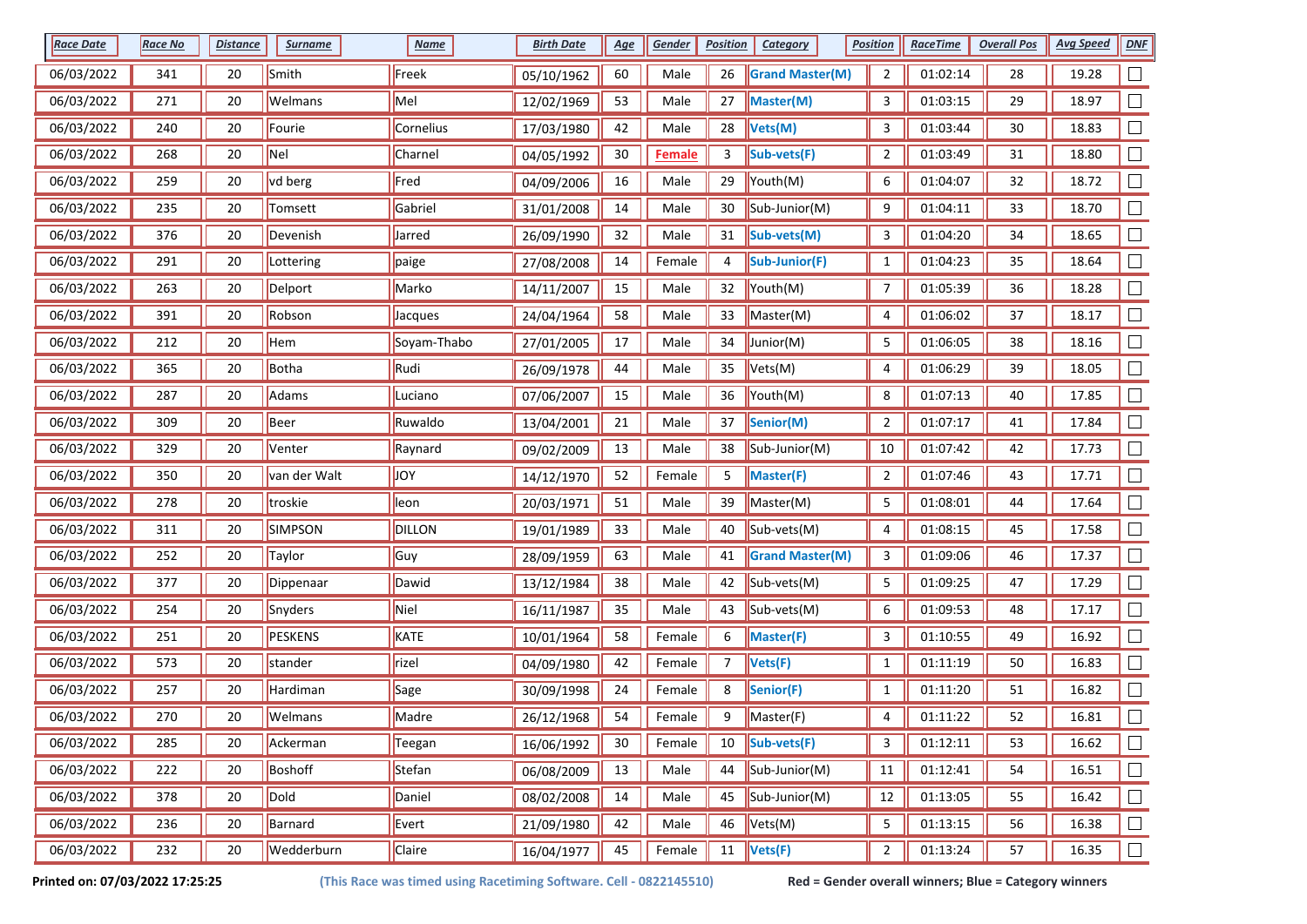| <b>Race Date</b> | <b>Race No</b> | <b>Distance</b> | <b>Surname</b>           | <b>Name</b>    | <b>Birth Date</b> | <u>Age</u> | Gender | <b>Position</b> | <b>Category</b>               | <b>Position</b> | <b>RaceTime</b> | <b>Overall Pos</b> | <b>Avg Speed</b> | DNF                         |
|------------------|----------------|-----------------|--------------------------|----------------|-------------------|------------|--------|-----------------|-------------------------------|-----------------|-----------------|--------------------|------------------|-----------------------------|
| 06/03/2022       | 328            | 20              | Erasmus                  | Ryno           | 11/11/1970        | 52         | Male   | 47              | Master(M)                     | 6               | 01:13:30        | 58                 | 16.33            |                             |
| 06/03/2022       | 375            | 20              | Devenish                 | Chad           | 30/10/1992        | $30\,$     | Male   | 48              | $\vert$ Sub-vets(M)           | 7               | 01:13:47        | 59                 | 16.26            |                             |
| 06/03/2022       | 313            | 20              | Gilson                   | Brandon        | 11/07/1961        | 61         | Male   | 49              | Grand Master(M)               | 4               | 01:13:51        | 60                 | 16.25            |                             |
| 06/03/2022       | 338            | 20              | Brown                    | Alex           | 26/01/2009        | 13         | Male   | 50              | Sub-Junior(M)                 | 13              | 01:13:59        | 61                 | 16.22            |                             |
| 06/03/2022       | 314            | 20              | Anderson                 | Barry          | 20/01/1966        | 56         | Male   | 51              | Master(M)                     | 7               | 01:14:00        | 62                 | 16.22            |                             |
| 06/03/2022       | 299            | 20              | Thöle                    | Matthew        | 07/08/2007        | 15         | Male   | 52              | $\blacksquare$ Youth $(M)$    | 9               | 01:14:55        | 63                 | 16.02            | $\Box$                      |
| 06/03/2022       | 286            | 20              | George                   | Gerard         | 16/11/1999        | 23         | Male   | 53              | Senior(M)                     | 3               | 01:15:19        | 64                 | 15.93            |                             |
| 06/03/2022       | 292            | 20              | Potgieter                | Maiké          | 11/11/1995        | 27         | Female | 12              | Senior(F)                     | 2               | 01:15:20        | 65                 | 15.93            |                             |
| 06/03/2022       | 293            | 20              | Potgieter                | Pieter Hein    | 15/12/1985        | 37         | Male   | 54              | $\vert$ Sub-vets(M)           | 8               | 01:15:22        | 66                 | 15.92            |                             |
| 06/03/2022       | 275            | 20              | Halgreen                 | Theo           | 13/02/1970        | 52         | Male   | 55              | Master(M)                     | 8               | 01:15:23        | 67                 | 15.92            |                             |
| 06/03/2022       | 288            | 20              | Davies                   | Daniel         | 27/12/2008        | 14         | Male   | 56              | $\vert$ Sub-Junior(M)         | 14              | 01:15:25        | 68                 | 15.91            |                             |
| 06/03/2022       | 219            | 20              | <b>Wells</b>             | Evan           | 24/11/1963        | 59         | Male   | 57              | Master(M)                     | 9               | 01:16:00        | 69                 | 15.79            |                             |
| 06/03/2022       | 319            | 20              | Whittle                  | David          | 17/04/1991        | 31         | Male   | 58              | $\vert$ Sub-vets(M)           | 9               | 01:16:01        | 70                 | 15.79            |                             |
| 06/03/2022       | 390            | 20              | Lawson                   | Trent          | 29/06/2009        | 13         | Female | 13              | Sub-Junior(F)                 | $\overline{2}$  | 01:16:55        | 71                 | 15.60            | $\Box$                      |
| 06/03/2022       | 368            | 20              | Basson                   | Jaco           | 06/05/1969        | 53         | Male   | 59              | Master(M)                     | 10              | 01:16:56        | 72                 | 15.60            |                             |
| 06/03/2022       | 575            | 20              | Strydom                  | Marie-Louise   | 22/12/2006        | 16         | Female | 14              | Youth(F)                      | $\mathbf{1}$    | 01:17:24        | 73                 | 15.50            |                             |
| 06/03/2022       | 302            | 20              | Henwick                  | Mark           | 11/07/2007        | 15         | Male   | 60              | Youth(M)                      | 10              | 01:17:43        | 74                 | 15.44            |                             |
| 06/03/2022       | 357            | 20              | Van Der Westhuizen  Liam |                | 28/07/2009        | 13         | Male   | 61              | $\vert$ Sub-Junior(M)         | 15              | 01:17:49        | 75                 | 15.42            |                             |
| 06/03/2022       | 306            | 20              | Kuhn                     | Roy            | 06/01/1976        | 46         | Male   | 62              | Vets(M)                       | 6               | 01:17:50        | 76                 | 15.42            |                             |
| 06/03/2022       | 253            | 20              | <b>DIRKER</b>            | <b>JACQUES</b> | 14/02/1992        | $30\,$     | Male   | 63              | Sub-vets(M)                   | 10              | 01:18:28        | 77                 | 15.29            |                             |
| 06/03/2022       | 325            | 20              | Hoogendoorn              | Michelle       | 15/07/2008        | 14         | Female | 15              | Sub-Junior(F)                 | 3               | 01:18:31        | 78                 | 15.28            |                             |
| 06/03/2022       | 298            | 20              | Grobbelaar               | Ernle          | 06/02/1976        | 46         | Male   | 64              | $\blacktriangleright$ Vets(M) | $\overline{7}$  | 01:18:46        | 79                 | 15.23            | $\Box$                      |
| 06/03/2022       | 578            | 20              | Van Niekerk              | Jonty          | 05/01/1990        | 32         | Male   | 65              | Sub-vets(M)                   | 11              | 01:19:07        | 80                 | 15.17            |                             |
| 06/03/2022       | 574            | 20              | Strydom                  | Jared          | 11/02/1986        | 36         | Male   | 66              | Sub-vets(M)                   | 12              | 01:19:48        | 81                 | 15.04            |                             |
| 06/03/2022       | 370            | 20              | Bothma                   | Lizelle        | 23/04/1976        | 46         | Female | 16              | Vets(F)                       | 3               | 01:19:57        | 82                 | 15.01            |                             |
| 06/03/2022       | 349            | 20              | Elsom                    | Ernest         | 12/06/1967        | 55         | Male   | 67              | Master(M)                     | 11              | 01:20:08        | 83                 | 14.98            | $\Box$                      |
| 06/03/2022       | 317            | 20              | van den Heever           | Grant          | 04/01/1974        | 48         | Male   | 68              | $\blacktriangleright$ Vets(M) | 8               | 01:20:10        | 84                 | 14.97            | $\mathcal{L}_{\mathcal{A}}$ |
| 06/03/2022       | 389            | 20              | LAW                      | MADISON        | 13/06/2008        | 14         | Female | 17              | Sub-Junior(F)                 | 4               | 01:20:11        | 85                 | 14.97            | $\Box$                      |
| 06/03/2022       | 371            | 20              | Bothma                   | Kenneth        | 18/09/1972        | 50         | Male   | 69              | Master(M)                     | 12              | 01:20:21        | 86                 | 14.93            |                             |
| 06/03/2022       | 332            | 20              | Le Roux                  | Christine      | 05/09/2005        | 17         | Female | 18              | $\vert$ Junior(F)             | $\mathbf{1}$    | 01:20:22        | 87                 | 14.93            | $\Box$                      |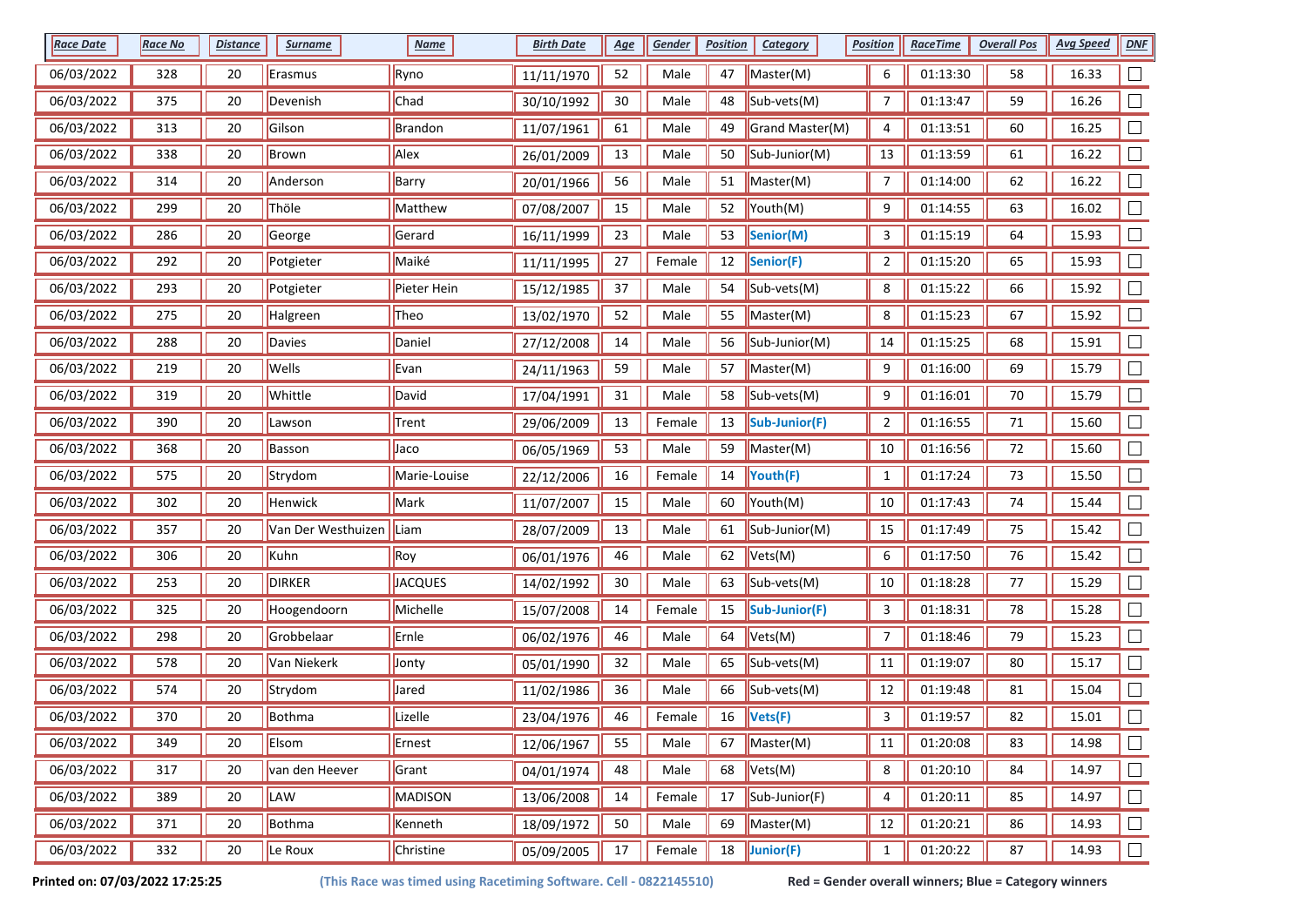| <b>Race Date</b> | <b>Race No</b> | <b>Distance</b> | <b>Surname</b> | <b>Name</b>   | <b>Birth Date</b> | <u>Age</u> | Gender | <b>Position</b> | <b>Category</b>                        | <b>Position</b> | <b>RaceTime</b> | <b>Overall Pos</b> | <b>Avg Speed</b> | DNF                         |
|------------------|----------------|-----------------|----------------|---------------|-------------------|------------|--------|-----------------|----------------------------------------|-----------------|-----------------|--------------------|------------------|-----------------------------|
| 06/03/2022       | 360            | 20              | Rajaal         | Ridwaan       | 09/01/1978        | 44         | Male   | 70              | Vets(M)                                | 9               | 01:20:26        | 88                 | 14.92            |                             |
| 06/03/2022       | 340            | 20              | <b>QODIROV</b> | ZAK           | 25/06/1975        | 47         | Male   | 71              | $\blacktriangleright$ Vets(M)          | 10              | 01:20:29        | 89                 | 14.91            |                             |
| 06/03/2022       | 300            | 20              | Bester         | Craig         | 04/05/1977        | 45         | Male   | 72              | Vets(M)                                | 11              | 01:20:50        | 90                 | 14.85            |                             |
| 06/03/2022       | 337            | 20              | Brown          | Michael       | 04/05/1972        | 50         | Male   | 73              | Master(M)                              | 13              | 01:21:36        | 91                 | 14.71            |                             |
| 06/03/2022       | 379            | 20              | Dold           | Michelle      | 14/05/1971        | 51         | Female | 19              | Master(F)                              | 5               | 01:22:06        | 92                 | 14.62            |                             |
| 06/03/2022       | 279            | 20              | Foster         | Malcolm       | 24/12/1983        | 39         | Male   | 74              | $\vert$ Sub-vets(M)                    | 13              | 01:22:11        | 93                 | 14.60            | $\Box$                      |
| 06/03/2022       | 266            | 20              | Francis        | <b>Cliffy</b> | 14/04/1950        | 72         | Male   | 75              | <b>Great Grand Maste</b>               | $\mathbf{1}$    | 01:22:40        | 94                 | 14.52            |                             |
| 06/03/2022       | 272            | 20              | Hoyle          | Trevlyn       | 11/04/1975        | 47         | Female | 20              | Vets(F)                                | 4               | 01:23:00        | 95                 | 14.46            |                             |
| 06/03/2022       | 264            | 20              | Riddin         | Chris         | 30/08/2042        | 80         | Male   | 76              | <b>Great Grand Maste</b>               | $\overline{2}$  | 01:23:08        | 96                 | 14.43            |                             |
| 06/03/2022       | 295            | 20              | Khan           | Ashraf        | 10/04/1983        | 39         | Male   | 77              | $\mathsf{Sub\text{-}vets}(\mathsf{M})$ | 14              | 01:23:24        | 97                 | 14.39            |                             |
| 06/03/2022       | 281            | 20              | Classen        | Rico          | 09/06/2010        | 12         | Male   | 78              | $\sqrt{\text{Sprog}(M)}$               | 1               | 01:24:28        | 98                 | 14.21            |                             |
| 06/03/2022       | 280            | 20              | Classen        | Mandi         | 07/11/1976        | 46         | Female | 21              | $\blacktriangleright$ Vets(F)          | 5               | 01:24:32        | 99                 | 14.20            |                             |
| 06/03/2022       | 318            | 20              | Williamson     | Kelvin        | 06/02/1969        | 53         | Male   | 79              | Master(M)                              | 14              | 01:24:49        | 100                | 14.15            |                             |
| 06/03/2022       | 289            | 20              | Windvogel      | Amrbose       | 21/09/1983        | 39         | Male   | 80              | Sub-vets(M)                            | 15              | 01:25:27        | 101                | 14.04            | $\Box$                      |
| 06/03/2022       | 597            | 20              | Venter         | Wimpie        | 21/01/1977        | 45         | Male   | 81              | Vets(M)                                | 12              | 01:25:33        | 102                | 14.03            |                             |
| 06/03/2022       | 290            | 20              | Jones          | Imraan        | 13/08/1982        | 40         | Male   | 82              | Vets(M)                                | 13              | 01:25:39        | 103                | 14.01            |                             |
| 06/03/2022       | 388            | 20              | Krige          | Zelda         | 02/06/1960        | 62         | Female | 22              | <b>Grand Master(F)</b>                 | $\mathbf{1}$    | 01:25:43        | 104                | 14.00            |                             |
| 06/03/2022       | 224            | 20              | SMITH          | ALISTAIR      | 14/01/2008        | 14         | Male   | 83              | Sub-Junior(M)                          | 16              | 01:25:57        | 105                | 13.96            |                             |
| 06/03/2022       | 223            | 20              | Smith          | Richard       | 16/12/1975        | 47         | Male   | 84              | Vets(M)                                | 14              | 01:25:59        | 106                | 13.96            |                             |
| 06/03/2022       | 221            | 20              | Van Jaarsveld  | Elandre       | 03/06/1972        | 50         | Male   | 85              | Master(M)                              | 15              | 01:26:37        | 107                | 13.85            |                             |
| 06/03/2022       | 296            | 20              | Jacobs         | Waeez         | 21/05/1987        | 35         | Male   | 86              | Sub-vets(M)                            | 16              | 01:27:20        | 108                | 13.74            |                             |
| 06/03/2022       | 343            | 20              | Goodall        | Victoria      | 26/08/1981        | 41         | Female | 23              | $\blacktriangleright$ Vets(F)          | 6               | 01:27:21        | 109                | 13.74            | $\Box$                      |
| 06/03/2022       | 283            | 20              | Eke            | Bianca        | 12/02/1992        | 30         | Female | 24              | Sub-vets(F)                            | 4               | 01:27:22        | 110                | 13.74            |                             |
| 06/03/2022       | 342            | 20              | Allnutt        | Peter         | 06/05/1980        | 42         | Male   | 87              | Vets(M)                                | 15              | 01:27:24        | 111                | 13.73            |                             |
| 06/03/2022       | 330            | 20              | Venter         | Gizelle       | 09/02/2009        | 13         | Female | 25              | $\vert$ Sub-Junior(F)                  | 5               | 01:27:38        | 112                | 13.69            |                             |
| 06/03/2022       | 333            | 20              | Le Roux        | Hélène        | 10/06/2009        | 13         | Female | 26              | $\vert$ Sub-Junior(F)                  | 6               | 01:27:39        | 113                | 13.69            | $\Box$                      |
| 06/03/2022       | 346            | 20              | Biggs          | Robert        | 30/08/2008        | 14         | Male   | 88              | Sub-Junior(M)                          | 17              | 01:28:26        | 114                | 13.57            | $\mathcal{L}_{\mathcal{A}}$ |
| 06/03/2022       | 373            | 20              | Derbyshire     | Deidre        | 10/09/1971        | 51         | Female | 27              | Master(F)                              | 6               | 01:28:27        | 115                | 13.57            | $\Box$                      |
| 06/03/2022       | 260            | 20              | Watson         | Donna         | 06/07/1969        | 53         | Female | 28              | Master(F)                              | 7               | 01:28:29        | 116                | 13.56            |                             |
| 06/03/2022       | 282            | 20              | McQuilton      | Jackie        | 25/11/1985        | 37         | Female | 29              | $Sub-vests(F)$                         | 5               | 01:28:39        | 117                | 13.54            | $\Box$                      |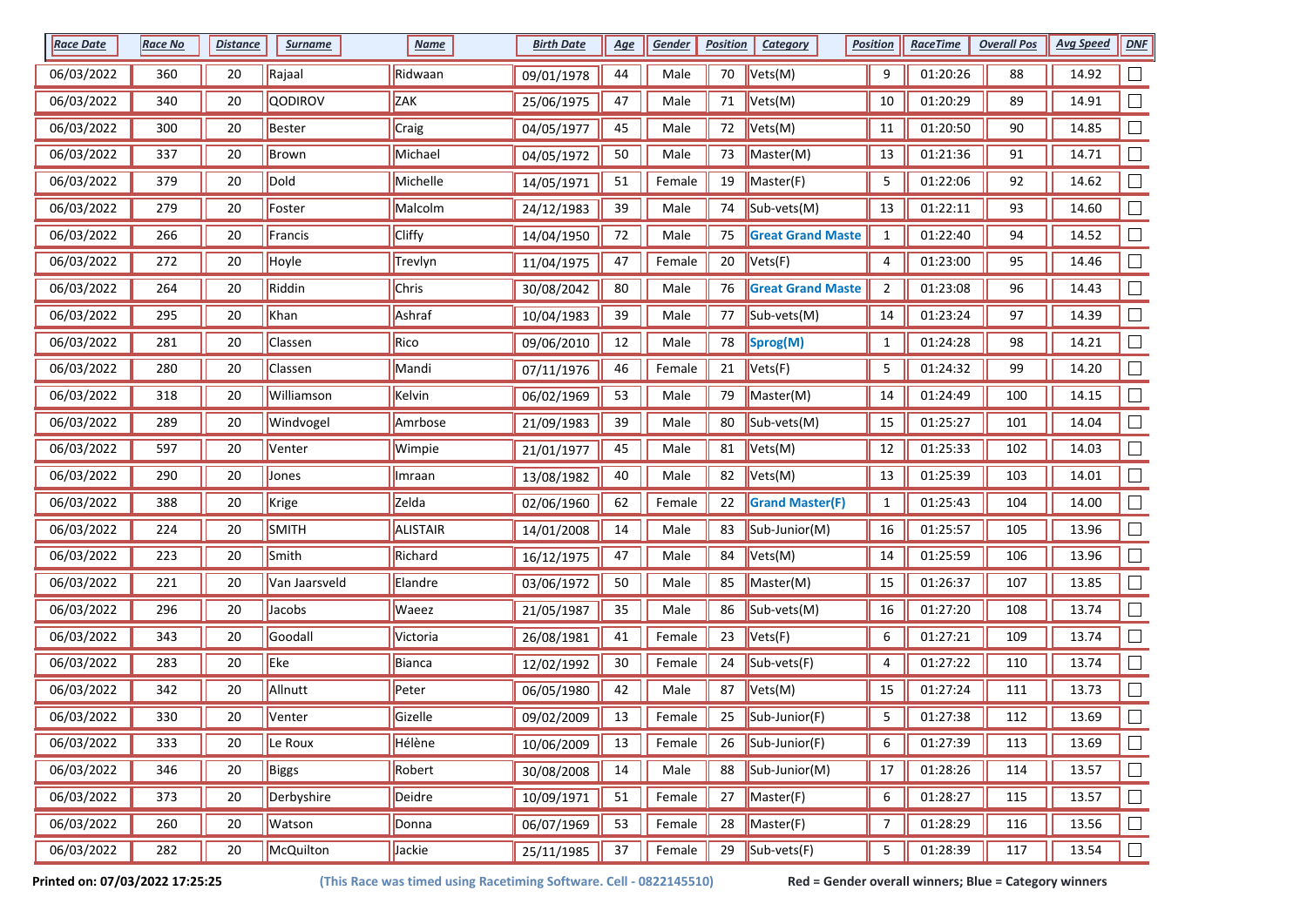| <b>Race Date</b> | <b>Race No</b> | <b>Distance</b> | <b>Surname</b>     | <b>Name</b> | <b>Birth Date</b> | <u>Age</u> | Gender | <b>Position</b> | <b>Category</b>               | <b>Position</b> | <b>RaceTime</b> | <b>Overall Pos</b> | <b>Avg Speed</b> | DNF    |
|------------------|----------------|-----------------|--------------------|-------------|-------------------|------------|--------|-----------------|-------------------------------|-----------------|-----------------|--------------------|------------------|--------|
| 06/03/2022       | 284            | 20              | Prince             | Lloyd       | 02/11/1979        | 43         | Male   | 89              | Vets(M)                       | 16              | 01:28:53        | 118                | 13.50            |        |
| 06/03/2022       | 265            | 20              | Adams              | Matthew     | 18/06/1973        | 49         | Male   | 90              | Vets(M)                       | 17              | 01:30:01        | 119                | 13.33            |        |
| 06/03/2022       | 331            | 20              | Venter             | Chanelle    | 09/02/2009        | 13         | Female | 30              | Sub-Junior(F)                 | 7               | 01:30:04        | 120                | 13.32            |        |
| 06/03/2022       | 374            | 20              | Derbyshire         | Jonathan    | 11/10/1972        | 50         | Male   | 91              | Master(M)                     | 16              | 01:30:07        | 121                | 13.32            |        |
| 06/03/2022       | 261            | 20              | Mulouchow          | Kim         | 09/06/1971        | 51         | Female | 31              | Master(F)                     | 8               | 01:30:12        | 122                | 13.30            |        |
| 06/03/2022       | 385            | 20              | Havenga            | Pierdre     | 21/11/1967        | 55         | Male   | 92              | Master(M)                     | 17              | 01:30:13        | 123                | 13.30            | $\Box$ |
| 06/03/2022       | 297            | 20              | van Eeden          | Talita      | 09/10/1986        | 36         | Female | 32              | Sub-vets(F)                   | 6               | 01:30:15        | 124                | 13.30            |        |
| 06/03/2022       | 237            | 20              | Channon            | Charlene    | 28/06/1988        | 34         | Female | 33              | Sub-vets(F)                   | 7               | 01:30:16        | 125                | 13.29            |        |
| 06/03/2022       | 356            | 20              | Van Der Westhuizen | David       | 20/10/1961        | 61         | Male   | 93              | Grand Master(M)               | 5               | 01:30:17        | 126                | 13.29            |        |
| 06/03/2022       | 353            | 20              | Harris             | Stephen     | 27/07/1965        | 57         | Male   | 94              | Master(M)                     | 18              | 01:30:19        | 127                | 13.29            |        |
| 06/03/2022       | 262            | 20              | Chelesi            | Phumla      | 15/07/1980        | 42         | Female | 34              | Vets(F)                       | 7               | 01:30:20        | 128                | 13.28            |        |
| 06/03/2022       | 399            | 20              | Peyper             | Mellissa    | 09/11/1987        | 35         | Female | 35              | Sub-vets(F)                   | 8               | 01:30:29        | 129                | 13.26            |        |
| 06/03/2022       | 387            | 20              | Kapp               | Bernhard    | 29/12/1990        | 32         | Male   | 95              | $\vert$ Sub-vets(M)           | 17              | 01:30:32        | 130                | 13.25            |        |
| 06/03/2022       | 366            | 20              | Alonzo             | Jadeyn      | 26/11/2010        | 12         | Female | 36              | Sprog(F)                      | $\mathbf{1}$    | 01:30:33        | 131                | 13.25            |        |
| 06/03/2022       | 308            | 20              | Rasithithi         | Tshilidzi   | 28/01/1992        | $30\,$     | Male   | 96              | $\vert$ Sub-vets(M)           | 18              | 01:30:35        | 132                | 13.25            |        |
| 06/03/2022       | 294            | 20              | Yspeert            | Hymie       | 10/02/1994        | 28         | Male   | 97              | Senior(M)                     | 4               | 01:30:44        | 133                | 13.23            |        |
| 06/03/2022       | 383            | 20              | Hart               | Claerwen    | 07/11/1971        | 51         | Female | 37              | Master(F)                     | 9               | 01:30:47        | 134                | 13.22            |        |
| 06/03/2022       | 384            | 20              | Hart               | Andrew      | 27/09/1968        | 54         | Male   | 98              | Master(M)                     | 19              | 01:30:48        | 135                | 13.22            |        |
| 06/03/2022       | 367            | 20              | Basson             | Mariska     | 26/01/1971        | 51         | Female | 38              | Master(F)                     | 10              | 01:30:55        | 136                | 13.20            |        |
| 06/03/2022       | 307            | 20              | Botha              | Kenneth     | 13/06/1972        | 50         | Male   | 99              | Master(M)                     | 20              | 01:30:57        | 137                | 13.19            |        |
| 06/03/2022       | 277            | 20              | Goskar             | Gavin       | 15/12/1969        | 53         | Male   | 100             | Master(M)                     | 21              | 01:31:00        | 138                | 13.19            |        |
| 06/03/2022       | 276            | 20              | Beukes             | Johannes    | 24/03/1967        | 55         | Male   | 101             | Master(M)                     | 22              | 01:31:01        | 139                | 13.18            | $\Box$ |
| 06/03/2022       | 303            | 20              | Henwick            | Jared       | 12/10/2008        | 14         | Male   | 102             | $\vert$ Sub-Junior(M)         | 18              | 01:31:54        | 140                | 13.06            |        |
| 06/03/2022       | 301            | 20              | Henwick            | Michael     | 09/05/1970        | 52         | Male   | 103             | Master(M)                     | 23              | 01:31:55        | 141                | 13.06            |        |
| 06/03/2022       | 381            | 20              | Gum                | Nomathemba  | 05/04/1974        | 48         | Female | 39              | Vets(F)                       | 8               | 01:31:58        | 142                | 13.05            |        |
| 06/03/2022       | 258            | 20              | van den burg       | carol       | 13/10/1978        | 44         | Female | 40              | $\blacktriangleright$ Vets(F) | 9               | 01:32:16        | 143                | 13.01            | $\Box$ |
| 06/03/2022       | 359            | 20              | Ingram             | Earl        | 09/06/1978        | 44         | Male   | 104             | Vets(M)                       | 18              | 01:33:45        | 144                | 12.80            | $\Box$ |
| 06/03/2022       | 327            | 20              | Moosagie           | Mohammed    | 15/11/2005        | 17         | Male   |                 | 105 $\vert$ Junior(M)         | 6               | 01:34:21        | 145                | 12.72            | $\Box$ |
| 06/03/2022       | 326            | 20              | Moosagie           | Rafeeq      | 10/06/1978        | 44         | Male   |                 | 106 $Vets(M)$                 | 19              | 01:34:22        | 146                | 12.72            | $\Box$ |
| 06/03/2022       | 397            | $20\,$          | nortje             | pierre      | 17/12/1986        | 36         | Male   | 107             | $\sqrt{\text{Sub-vets(M)}}$   | $19\,$          | 01:36:22        | 147                | 12.45            | $\Box$ |